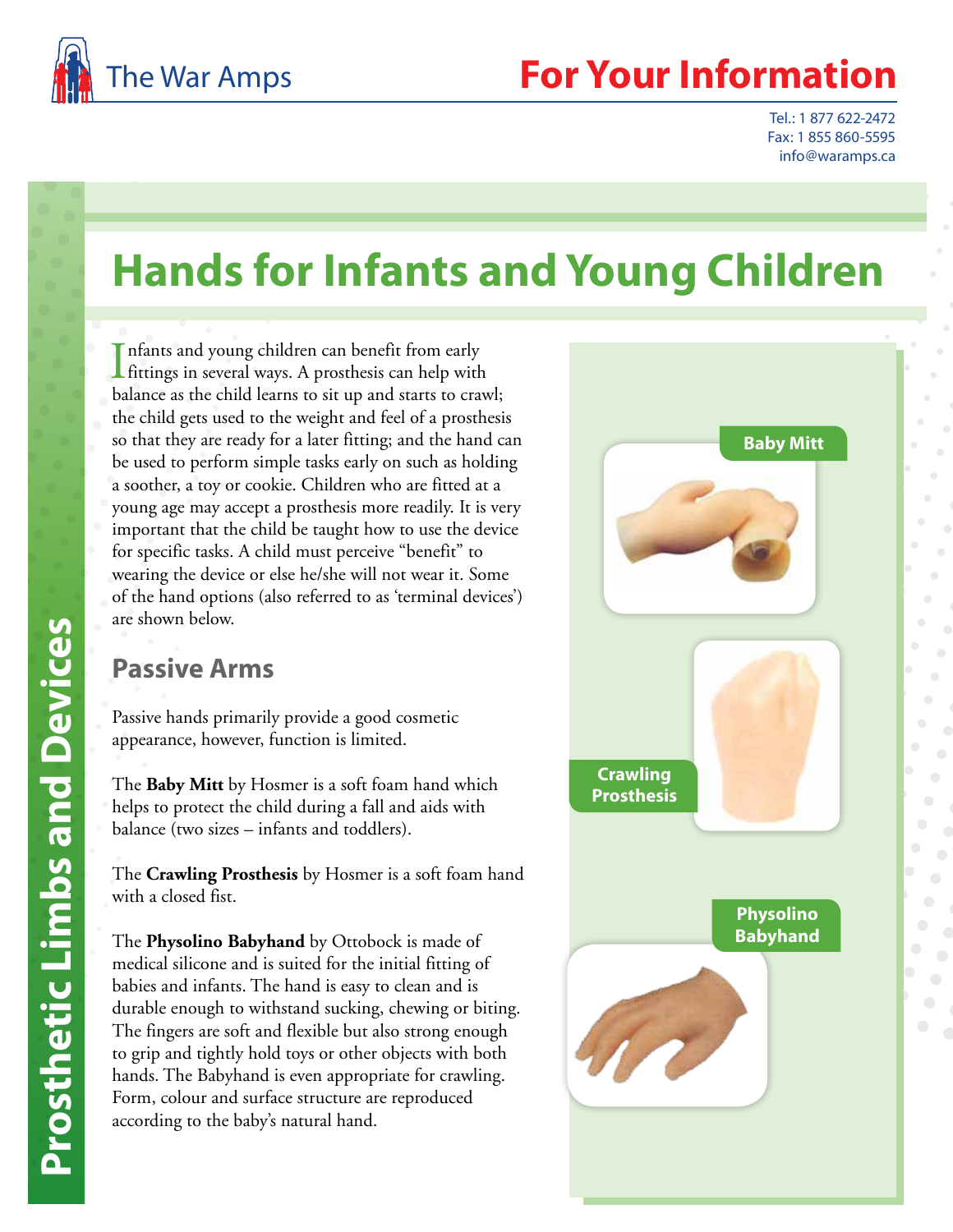The **Greek Series Infant & Pediatric Hands** and the **Infant 2 Hand** from TRS are made from durable and soft polymer material. The Greek Series is available in three sizes to accommodate children from ages four months to three years. It has elastic, flexible holding capability to encourage the use of objects such as toys and soothers. The Infant 2 is a passive prosthetic hand that is perfect for crawling and toddling. It has a smooth, cup shaped surface to assist with pulling and pushing objects. The Infant 2 is appropriate for children aged 6-18 months.

The **L'il E-Z Infant Hand** by TRS has a grasping feature and soft, flexible, polymer fingers. The thumb is designed to open easily but has enough tension in the thumb to allow the child to push small objects into the hand and hold them there (can be fitted as early as six months of age).

# **Functional Arms**

Functional arms can either be "body powered" or "electric" (most often myoelectric). These are options once a child is considered to be ready for active function and also based on each individual child's development. Children as young as one year of age can be assessed for functional arms.

### **Body Powered**

Cable-operated hands and hooks are known as "body powered" prostheses and are operated by means of a cable and harness system. By using the back and shoulder muscles, the cable is pulled which either opens ("voluntary opening") or closes ("voluntary closing") the hand.

The **Child CAPP Hand** by Hosmer has an internal spring-loaded voluntary opening mechanism and can be ordered with either a soft, medium or firm spring to adjust the grip force. The hand closes to allow the child to hold objects such as a telephone handset or a pen in a natural writing position. The Child CAPP Hand, which is three inches in length, has a replaceable thumb section for wear and can be customized to each individual child.

The **Lite-Touch Children's Biomechanical Hands** by TRS provide a wide range of gripping force, controlled by the child, through the voluntary closing mechanism. Functional reaching and grasping is optimal as the folded finger design eliminates the interference of five extended fingers. The hand, available in three sizes (small, medium and large), allows the child to "feel" the strength of his/her grip.